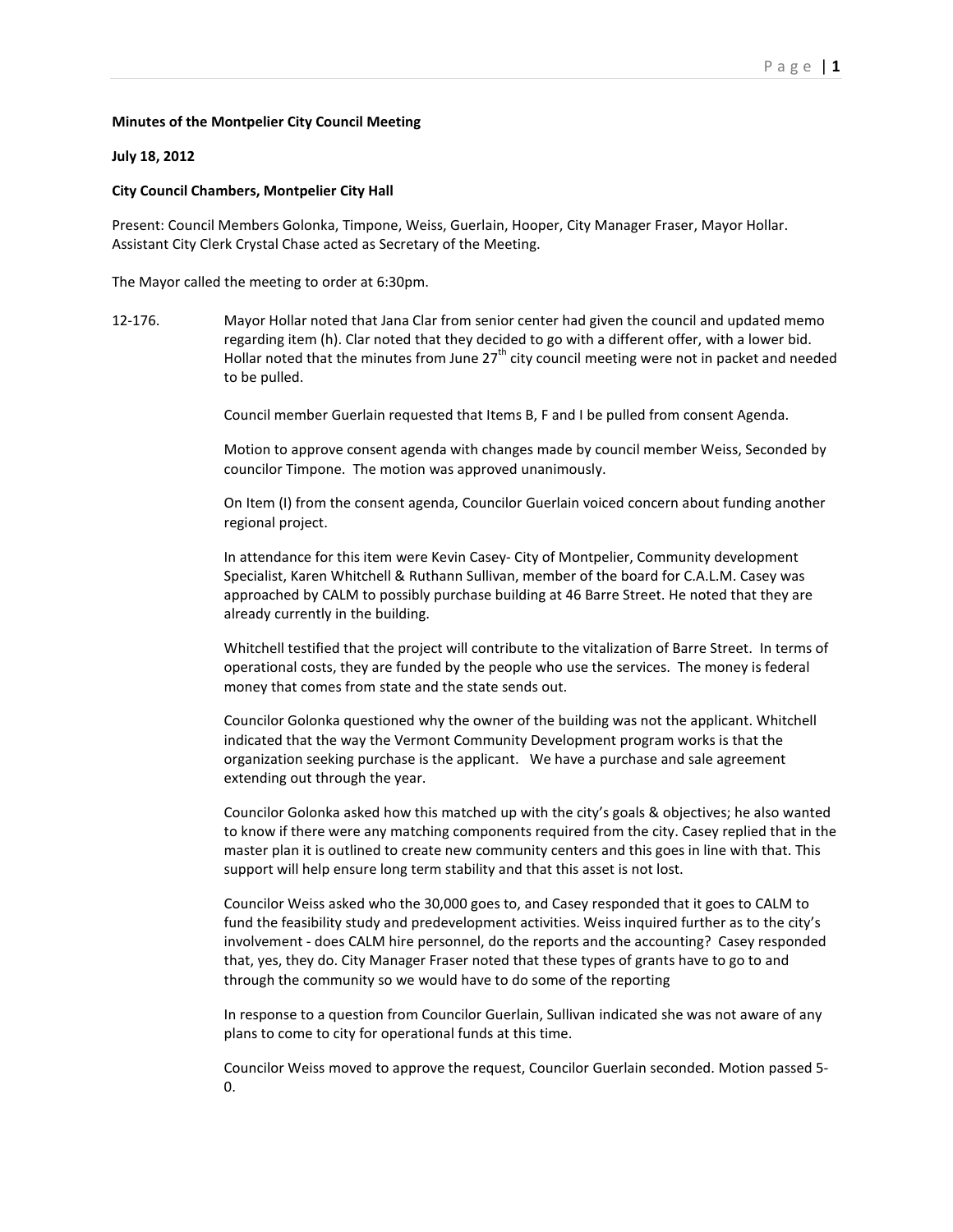- 12-177. The Council discussed the appointment of Alternate to the EC Fiber Board. Councilor Golonka questioned why the council was spending time looking at this if nobody can see this project coming to Montpelier. Mayor Hollar concurred, recommending appointment for now and further consideration at a later date. Councilor Hooper made a motion to approve Rob Chapman to the board with a second from Councilor Guerlain. Motion passed 5-0.
- 12-178. After a brief discussion with Development Review Board candidates Harvey Golubock and James LaMonda regarding their qualifications, Councilor Golonka moved that the Board enter into Executive Session to discuss, as allowed under statute. Councilor Timpone seconded. The Board approved the motion unanimously and entered Executive Session at 6:58pm. At 7:04, Councilor Weiss moved the Council return from executive session. The motion was seconded by Councilor Golonka and approved unanimously. Upon their return, at 7:04pm, Councilor Guerlain moved to appoint Phil Zalinger, Roger Cranse, and James Lamonda with 3 year terms, Harvey Golubock with a 1 year term and Joshua O'Hara as an alternate. Councilor Weiss seconded. The motion carried unanimously.
- 12-179. Greg Gossens presented a power point presentation with images from various places with "parklets". Noting that they generally take up between 1-2 spaces, they would be a seasonal and the owner of the parklet would be responsible for maintenance and storing the parklets through the winter months. They generally take only 1 day of construction and can be either public or private. He believes this has great potential for our city and could even generate some revenue. In his discussions with some downtown store owners, they were enthusiastic about the idea. He explained that the typical cost of a parklet was between \$8-12,000. They are looking at trying to do four different parklets in town as a pilot. It would be up to the applicant to go the surrounding properties for approval and come to us with the locations. He indicated they are looking to see if the council will support us in moving forward and working with staff and if you have a preference in public/private.

Councilor Golonka indicated his strong preference for private parklets. Councilor Timpone indicated she was supportive, but wondered how business owners would feel about losing parking spaces. She also hoped they would be spread out and not clustered.

Councilor Guerlain questioned if State Street would be wide enough for parklets on both sides and asked what the fee would be. Gossens replied that, yes, the street is wide enough, and their working assumption was that the fee to be what the parking meters would incur over the months used plus 20%.

Mayor Hollar commented that they would be a great addition to our downtown and spoke appreciatively of the work that has been done. He preferred private sections as oppose to public.

Downtown business owner Cindra Connison (owner of The Perky Pet) liked the idea, but was opposed to losing any parking spaces.

Mayor Hollar added that it seems like a great thing to move forward and look into, and that he didn't see any "red flags."

12-180. Gregg Guyette addressed the Council, indicating that Montpelier Alive has been having conversations about priorities for the organization. In terms of staff time and expense there are two major festivals that take place, one being the July 3<sup>rd</sup> event and the other First Night. With comparable expense and time, July festival serves around 15,000, while first night only serves around 2,000. It has a high expense with relatively few served. In looking for a more cost effective approach, they have decided to change the model of the celebrations. The intention is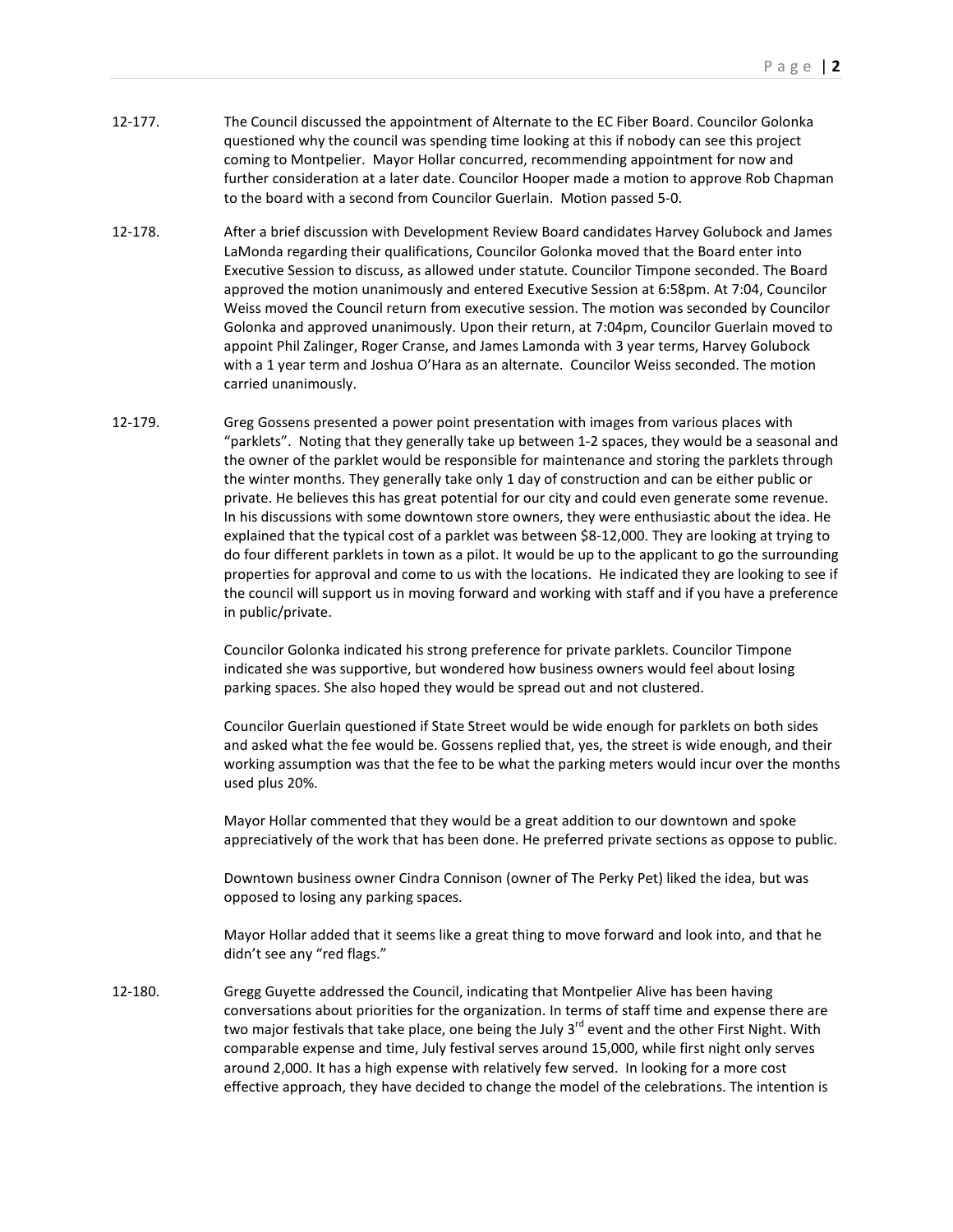to continue to have all the favorite activities, but to look to the surrounding venues to host their own events. With scaling back on that, MA is looking to have a winter carnival in February.

MA Director Phayvanh Luekhamhan added that they want to make sure that we have great festivals that work and have the greatest impact on the community - and in order to prioritize marketing Montpelier more, they need to cut back in other places. The Winter Festival will kick off Feb  $1<sup>st</sup>$  with a formal "Snow Ball" followed by various dance workshops, a scavenger hunt, an obstacle course, etc.

12-181. Councilor Timpone reported that the committee of council members (Golonka, Guerlain, Timpone) was formed to meet with residents and staff regarding the health concerns from residents in the area about the transmissions from the antenna. She indicated the Health Department did come and do an RFR reading and the city was in compliance with regulations, but that residents were still concerned. The committee came up with the recommendation to reduce the amount of readings from the antenna from every 30 seconds to every 3 minutes, with the understanding that this reduction would decrease the transmission by 80% and cost the city about \$400.00. Overall, Timpone felt that the issue wasn't settled yet, and that the committee needed to look further into it and come up with better options.

> Councilor Golonka noted that they did look into the options of transmitting through cable line, but that would result in a much higher cost to the city for initial set up and change of software as well as a monthly charge for service. He believed that the reduction of the transmissions was a great first step. Councilor Timpone added that they also looked at the option of a phone line, rather than a radio antenna - which would have the initial upfront costs of about \$5,000 and a monthly cost of about \$20.

Councilor Guerlain commented that the current system is robust, reliable and paid for and compliant with regulations. He noted the city was replete was radio frequency devices such as cell phones and the like, and that this is only one radio source that was under discussion.

Resident Lara Merchant indicated that she appreciated the work that has been done, and that her concern is only this antenna because it is 50 feet from her daughter's bedroom. She indicated she did not feel the committee had done all they could and felt like the committee could've better worked with the residents. She wanted the committee to explore more options. As far as the committee's recommendation, the antenna is still there and therefore still too frequent. She felt the committee's recommendation was more of a zero-sum ultimatum.

Heather Boucher- Resident of Hebert Road, testified that she understands the costs, but noted that the antennas unique proximity to residencies made the case unique. When she wondered where the proposed number of polling times came from, Councilor Golonka replied that Tom Allen told them it was unadvisable to poll less then every three minutes, as doing so jeopardizes the response time of city crew and could result in sewage overflows. Golonka responded to Ms. Merchants "ultimatum" feeling, stating that they didn't mean to make her feel that way; it was just what they thought they could do at this point.

Councilor Weiss suggested the Council ask Public Works Director Todd Law to speak with the experts, staff and residents as necessary, and to come back no later than August 8th with a firm recommendation.

Councilor Guerlain moved that the existing committee, residents and staff continue to work on this with vendors and experts to develop other options. Councilor Weiss's suggested amendment that this was a "starting point," adding that effective as soon as possible, the city should reduce polling to the rate of every three minutes as recommended by committee – was added. Also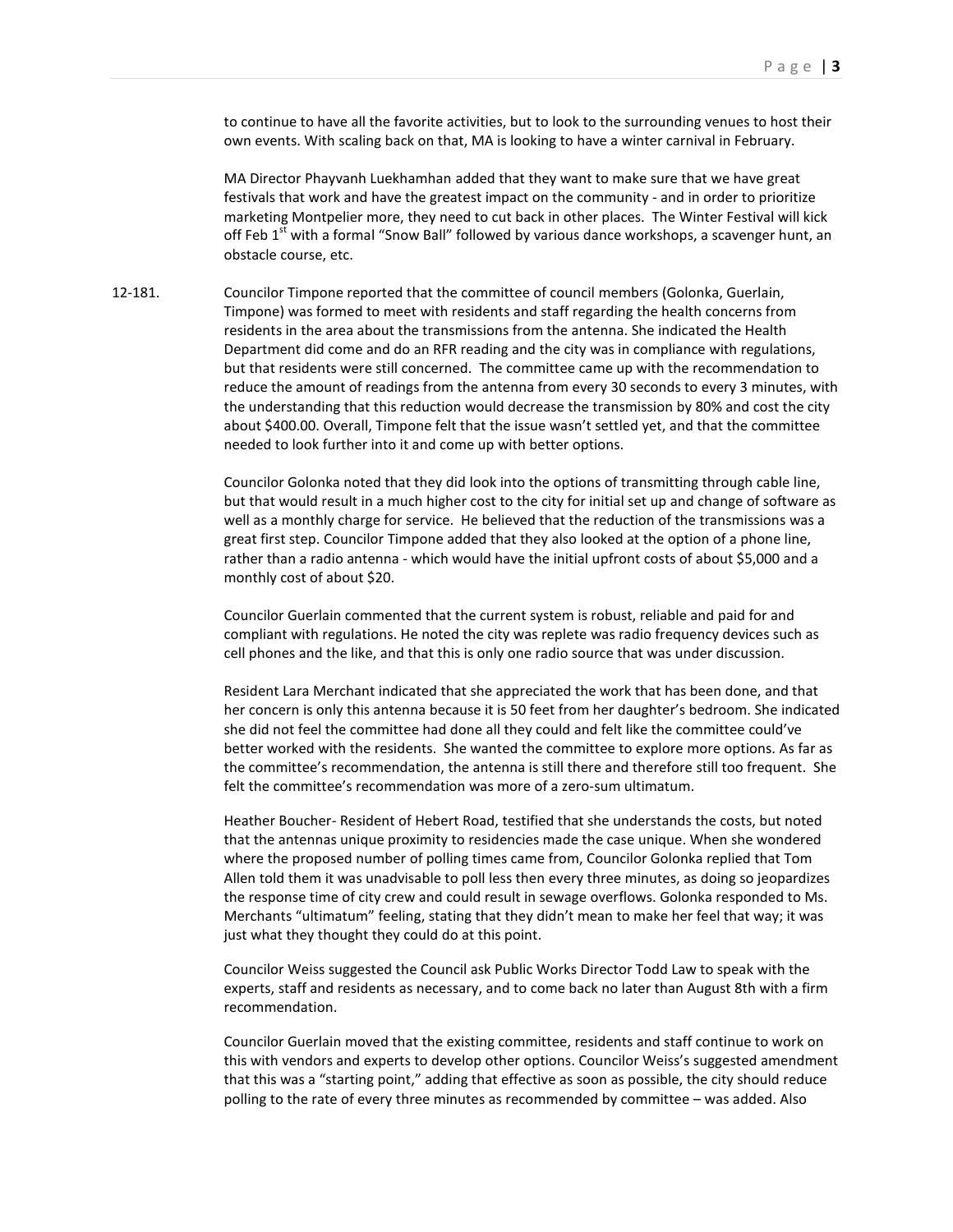added to the motion from Councilor Timpone was a notation that meetings be properly warned for the residents, and that the city will have the health department come out and retest the reduced rate.

Councilor Golonka seconded the motion, which passed unanimously at 8:16.

- 12-176 (l). At 8:18pm, the Council took up an added item from the Quirky Pet on State Street, with Richard Sheir and Cindra Connison representing the store. The owners requested permission to proceed with a piece of 3-D public art that would cover 3 sidewalk slabs next to the window. After some clarifying discussion about pedestrian access, Councilor Timpone moved to approve the request and Councilor Hooper seconded. The motion passed unanimously.
- 12-182. Police Chief Tony Facos addressed the Council to discuss his proposal for a special disabled persons parking ordinance as party of the first public hearing required under the Charter. Chief Facos entertained questions about enforcement and the relevant State laws. He also advised that guidance on the specific wording (e.g. disabled, handicapped, etc.) in ordinances may require some alteration to ordinances at a later date.
- 12-183. Mayor Hollar began a discussion on his proposed guiding policy on city services, worded as "City agencies and non-profit entities that provide services to residents of Montpelier and surrounding towns shall, as a condition of receiving funds from the City of Montpelier, ensure that per capita costs of services are reasonably apportioned between the City of Montpelier and Montpelier participants, and other communities and non-resident participants." In response to questioning from the Council, he suggested it would be a soft policy guiding approach, rather than a hard and fast requirement. Councilor Golonka expressed concern that the word "shall" may make it a harder and faster policy than intended. Councilor Guerlain expressed concern about the breadth of impact on non-profits. With a nod to these concerns, the Mayor restated the intent of the policy to create a fair funding system for services that extend to non-Montpelier residents.

Councilor Weiss advised the policy needed objectives to make it more impactful. City Manager Fraser relayed questions on the policy raised by staff. It was noted by several Councilors – as well as the Mayor – that the policy will be subject to differing interpretations.

Councilor Weiss moved the policy be approved.

Jenna Clar, Director of the Senior Center, addressed the Council on the matter, expressing concerns about the implementation, wondering who would make decisions on implementation, how the decisions may be made, and asking whether there may be support from the City staff in meeting any guidelines. Councilor Guerlain acknowledged the points, and raised questions about how the policy may be applied to services such as police.

Councilor Golonka seconded the motion, subject to the adding of the phrase "reasonably strive to" to the policy.

Jean Kern, 23 Cliff Street, addressed the Council. She expressed concerns about the practicality of, and the justification for, going to other towns for funds for Montpelier services that are open to non-residents.

Ed Oravec of Cliff Street expressed concerns about the vagueness of the policy and what its implications may be. He also expressed concerns over the impact on nonprofits in Montpelier, as well as the City's reputation.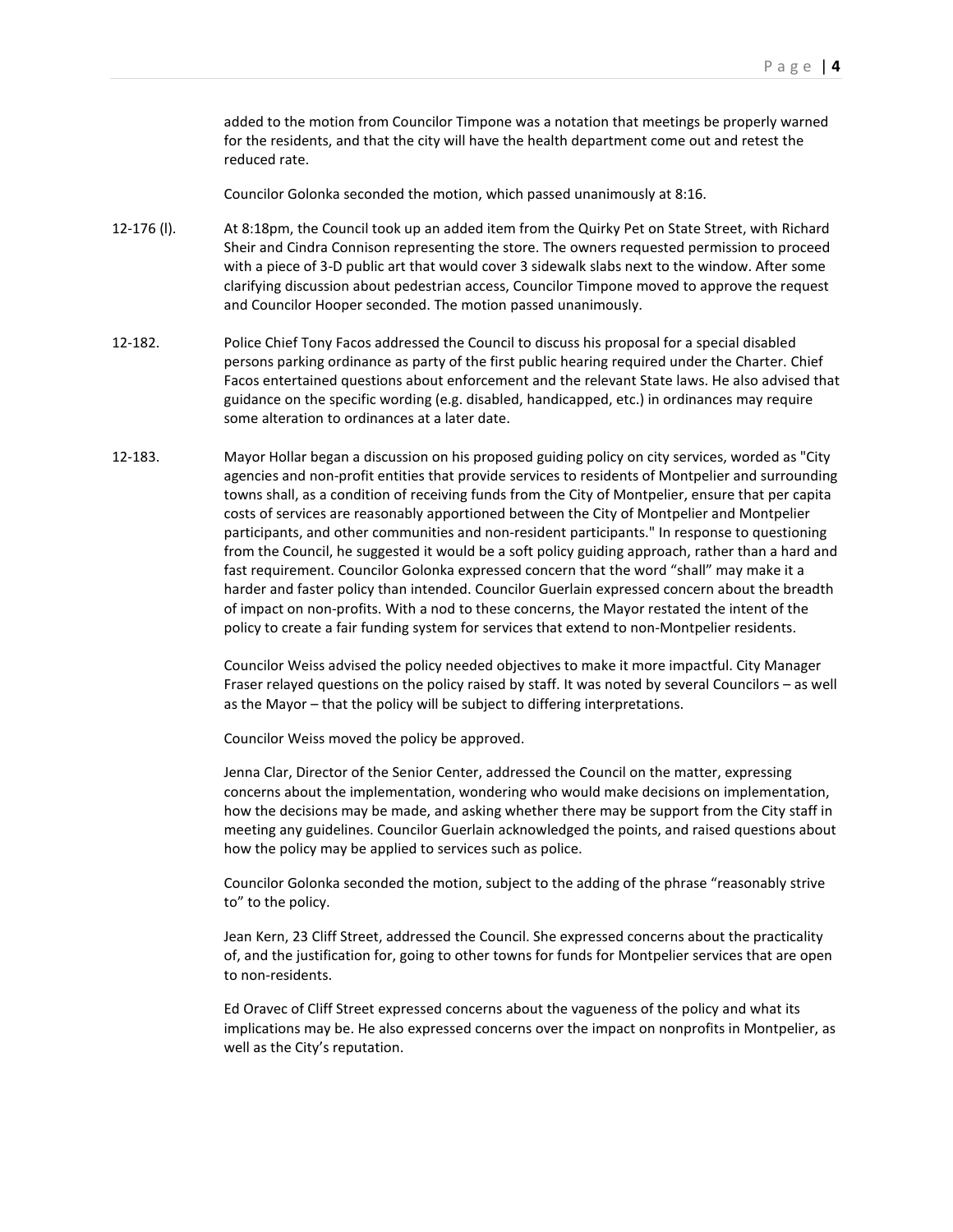The Mayor called for a vote, and the motion passed unanimously. Councilor Weiss called for a further meeting to work out the policy's parameters. The Mayor indicated the Council would do so after hearing back from staff. The Council then took a brief recess.

12-184. The renewed discussion of the proposed formation of a Montpelier Community Fund began with a request for technical clarification from Councilor Guerlain. Jean Kern then rose to ask about the reasoning behind the proposal both generally, as well as the \$100,000 specifically, questioning whether the approach was consistent with the Democratic process and whether or not it set city nonprofits against each other.

> Mayor Hollar responded that the policy would not lose the right to put financial requests on the ballot, but that this proposal could create an alternate way for nonprofits to approach the taxpayers for support, in the process minimizing the number of those requests that end up on the ballot. He noted that Plainfield and Marshfield have similar processes. Kern was concerned that the proposal would not be subject to a popular vote.

> Councilor Golonka compared it to the Housing Trust Fund, which he characterized as successful. He also expressed the opinion that it would make for a more efficient and clarifying process. Councilor Timpone indicated she had heard complaints about the number of ballot items, and that this proposal would respond to that desire.

> A discussion followed clarifying application deadlines, impacts of passed ballot items on funds, and the disposition of excess funds. Councilor Weiss moved that the policy be approved, Councilor Golonka seconded. After consideration (and rejection) of a friendly amendment from Councilor Golonka regarding recruitment of board members, the motion carried unanimously.

Councilor Weiss asked that the City Clerk come up with the critical dates, and that the committee be carefully tasked.

12-176 (b). Councilor Guerlain expressed concerns about boundary delineators and plants on item 6 of the proposed permit for outdoor seating within the public right of way. He also expressed concerns about the implications of the City Noise Ordinance. Councilor Weiss quoted from a Times Argus article relating to Waterbury, where advice was given by a municipal insurance carrier to avoid allowing alcoholic beverages.

Councilor Guerlain moved to table the motion.

12-176 (f). City Manager Fraser reviewed the VEDA loan for the District Heat project, which was approved by voters. Councilor Guerlain asked for clarification about the "unanimous" language. He also asked about the "loan agreement," noting that the term was not defined in the document. Councilor Golonka referenced a recommendation from City Attorney Paul Giuliani protecting the City from liability should the City not proceed with the project to insure the concern was addressed.

> The City Manager noted that the questions are better asked of Giuliani. Councilor Golonka suggested the item be approved contingent upon assurance that the Giuliani concern is addressed.

Councilor Guerlain asked about language under the tax certificate, item 6 - saying that the City "will" enter into an agreement, rather than "may," which he felt was more accurate (an objection the City Manager supported). He also noted a typo ("workon" beginning the fifth line down of the same page). Guerlain also asked about implications of item 11, and had more questions about the loan terms and implications relating to when the project becomes "cash positive."